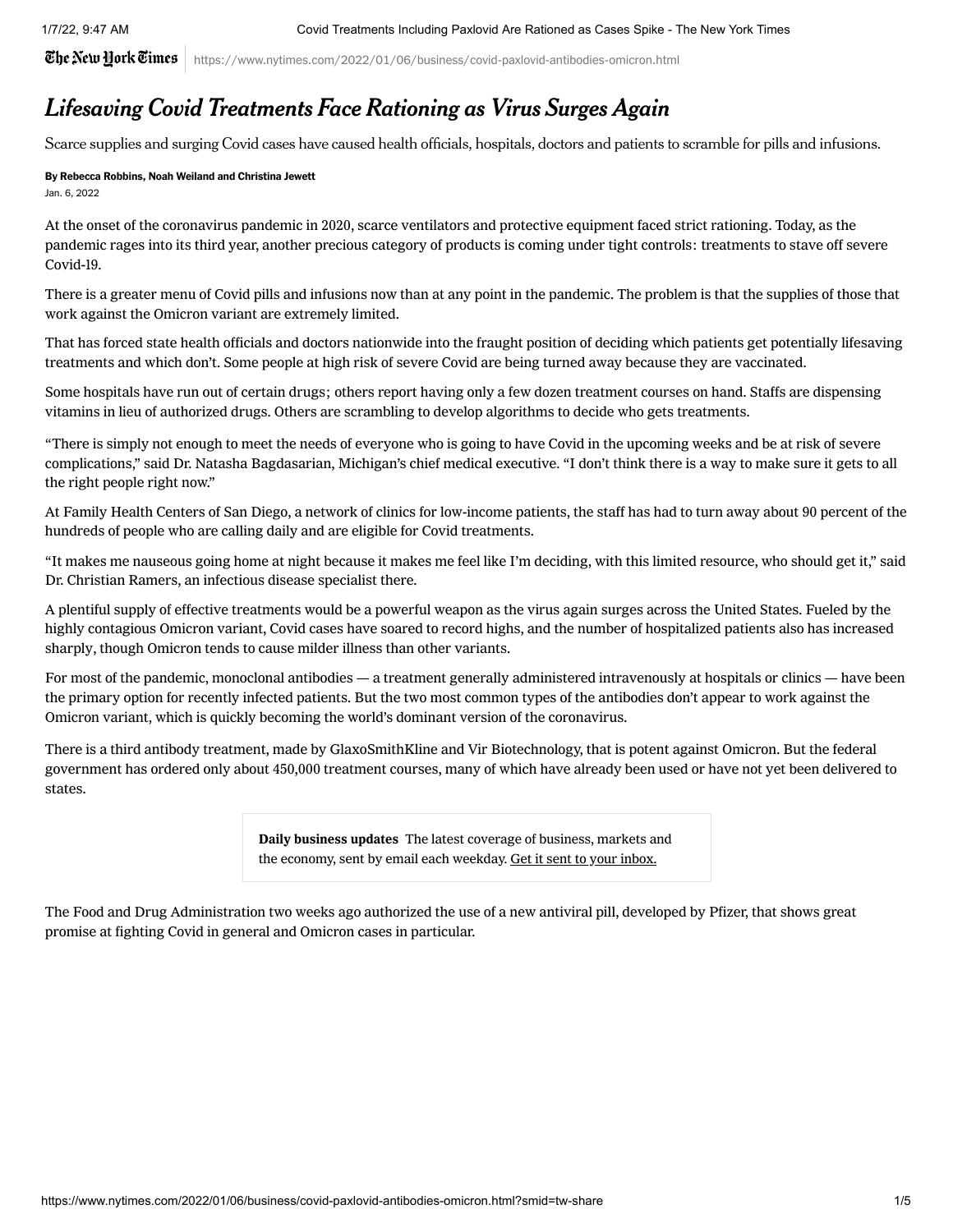A shipment of Pfizer's Covid pill, Paxlovid, arriving in Israel last week. Maya Alleruzzo/Associated Press

The federal government is providing the pill, known as Paxlovid, to states, whose health officials decide where to send the pills and how to advise doctors to use them.

Supplies are already being depleted. New York City, for example, received about 1,300 treatment courses of Paxlovid in late December, which it used up within a week, according to a spokesman for Alto Pharmacy, which is distributing the city's supply. New York City currently does not [have](https://www1.nyc.gov/site/doh/covid/covid-19-providers-treatments.page#refer) any Paxlovid in stock.

On Tuesday, the U.S. government [doubled](https://www.nytimes.com/live/2022/01/04/world/omicron-covid-vaccine-tests#paxlovid-covid-pill) its order for Paxlovid, though supplies won't be plentiful until April.

State and local officials say the goal is to get Paxlovid to as many of the most vulnerable people as possible, with a particular focus on those with weakened immune systems or who are unvaccinated.

Unvaccinated people are at far greater risk of hospitalization or death from Covid. But giving them priority access to treatments leaves people feeling "like you are rewarding intransigence," said Dr. Matthew K. Wynia, the director of the Center for Bioethics and Humanities at the University of Colorado, who has advised the state on how to ration Covid treatments.

Only some states, like Ohio and Nevada, have sent Paxlovid to pharmacies that serve nursing homes, whose residents are especially vulnerable to Covid. Many states, including [Virginia,](https://www.vdh.virginia.gov/coronavirus/get-the-latest-guidance/health-professionals/therapeutics/oral-antiviral-pharmacies/) Pennsylvania and Arizona, have sent most or all of their initial Paxlovid supplies to pharmacy chains like Walgreens and Rite Aid.

## [The Coronavirus Pandemic: Latest Updates](https://www.nytimes.com/live/2022/01/07/world/omicron-covid-vaccine-tests?name=styln-coronavirus®ion=MAIN_CONTENT_2&block=storyline_latest_updates_recirc&action=click&pgtype=Article&variant=show&index=1) ›

Updated 25 minutes ago

- [An 85-year-old man in India says he got 12 Covid vaccine shots, and still wants more.](https://www.nytimes.com/live/2022/01/07/world/omicron-covid-vaccine-tests?name=styln-coronavirus®ion=MAIN_CONTENT_2&block=storyline_latest_updates_recirc&action=click&pgtype=Article&variant=show&index=2#india-12-booster-shots)
- [Macron stands by his harsh words to the unvaccinated as cases continue to soar.](https://www.nytimes.com/live/2022/01/07/world/omicron-covid-vaccine-tests?name=styln-coronavirus®ion=MAIN_CONTENT_2&block=storyline_latest_updates_recirc&action=click&pgtype=Article&variant=show&index=2#macron-stands-by-his-harsh-words-to-the-unvaccinated-as-cases-continue-to-soar)
- [Airlines push the E.U. to ease airport rules as Omicron rages.](https://www.nytimes.com/live/2022/01/07/world/omicron-covid-vaccine-tests?name=styln-coronavirus®ion=MAIN_CONTENT_2&block=storyline_latest_updates_recirc&action=click&pgtype=Article&variant=show&index=2#airlines-european-union-omicron)

That was meant to make the pills as widely accessible as possible. But the system rewards patients who have the time, energy and savvy to chase down treatments.

Patrick Creighton, 48, a sports radio host in Katy, Texas, woke up on New Year's Eve with his throat burning. He was vaccinated but tested positive later that day. Concerned that his diabetes elevated his risk of becoming seriously ill, he decided to seek out Paxlovid, which he had been reading up on.

A telemedicine doctor wrote him a prescription the next day. Now he needed to find a pharmacy with Paxlovid in stock. He said he called 18 pharmacies within driving distance: one Brookshire Brothers, four Krogers, four H-E-Bs, three Walgreens, three CVS stores and three Walmarts. None had the pills.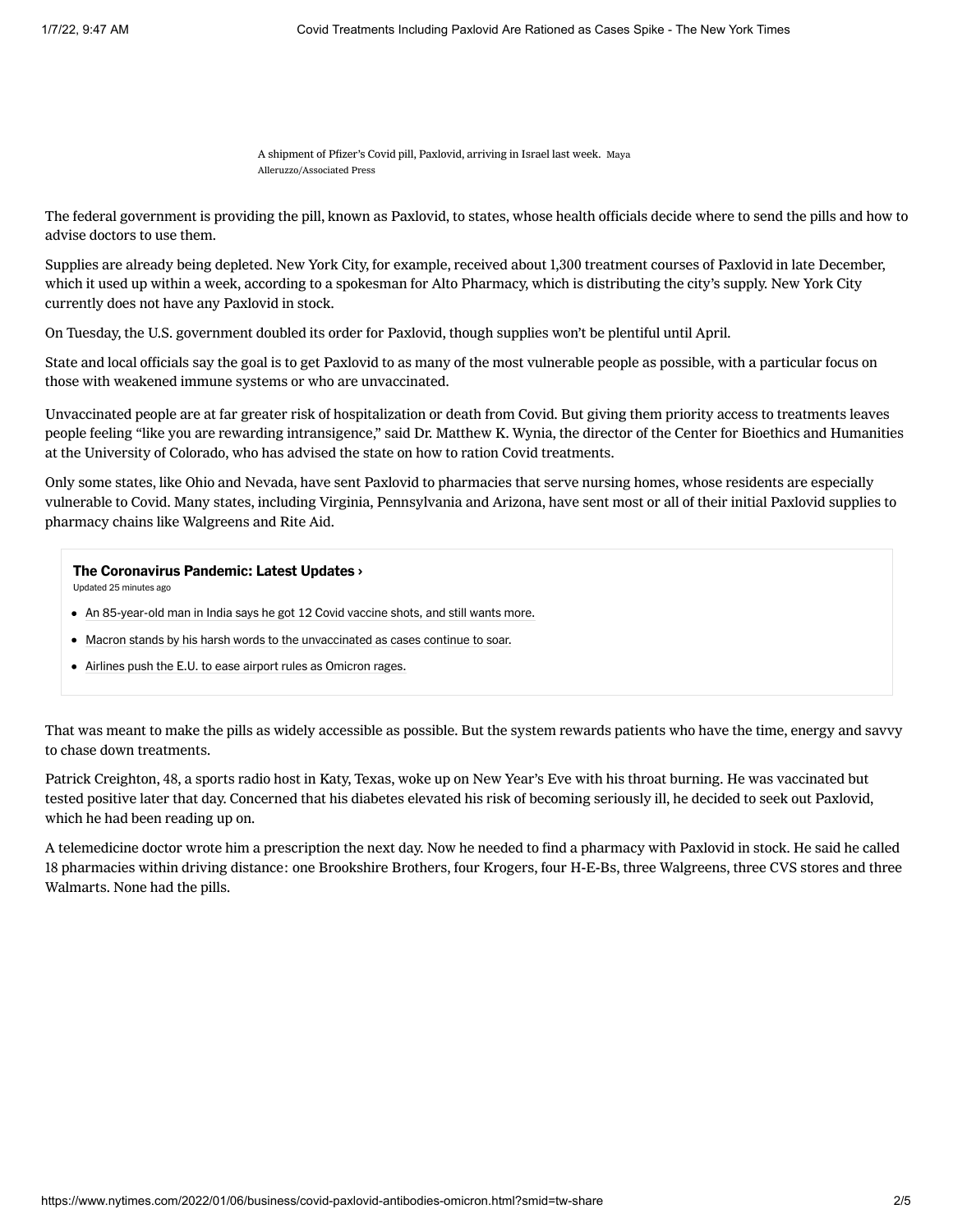Patrick Creighton called 18 pharmacies before finding one that had Paxlovid. Mark Felix for The New York Times

His 19th call was a winner: A nearby Walmart had Paxlovid in stock. The ordeal still wasn't over. He was incorrectly told that he might have to pay \$500 for the free treatment. Then he had to see a second telemedicine doctor because of a problem with the way his prescription was sent. Then his wife had to make a second trip to Walmart to pick up the pills. But on the evening of Jan. 2, he finally took the first three tablets of the 30-pill regimen.

Mr. Creighton said he worried about patients who weren't able to navigate the obstacles like he could. "It should be easily obtainable for everybody."

The GlaxoSmithKline antibody treatment is similarly hard to come by.

At the University of Pittsburgh Medical Center, the staff is now giving out 400 to 800 antibody treatments each week, down from 2,000 to 3,000 before Omicron [rendered](https://www.nytimes.com/2021/12/21/health/covid-monoclonal-antibodies-omicron.html) two of the products useless. Demand has rocketed higher, but the hospital no longer has enough supply.

"It is devastating to tell these patients, 'Sorry, we can't do anything for you, we have to save this drug only for our most severely immunocompromised,'" said Erin McCreary, an infectious diseases pharmacist at the hospital.

Louis Shantzek, a Miami retiree, tried unsuccessfully to get an antibody infusion last week after he tested positive for the virus. He is 72 and has diabetes and a heart condition — all factors that would [normally](https://www.fda.gov/media/149534/download#page=2) make him eligible to get an antibody treatment.

## The Coronavirus Pandemic: Key Things to Know

The global surge. The coronavirus is spreading faster than ever, but it appears that [Omicron is milder](https://www.nytimes.com/2022/01/05/briefing/omicron-risk-milder-pandemic.html?action=click&pgtype=Article&state=default&module=styln-coronavirus&variant=show®ion=MAIN_CONTENT_3&block=storyline_levelup_swipe_recirc) than previous variants. Still, the latest surge in cases is causing [hospitalizations in the U.S. to rise](https://www.nytimes.com/2022/01/04/health/covid-omicron-hospitalizations.html?action=click&pgtype=Article&state=default&module=styln-coronavirus&variant=show®ion=MAIN_CONTENT_3&block=storyline_levelup_swipe_recirc) and [lifesaving treatments to be rationed](https://www.nytimes.com/2022/01/06/business/covid-paxlovid-antibodies-omicron.html?action=click&pgtype=Article&state=default&module=styln-coronavirus&variant=show®ion=MAIN_CONTENT_3&block=storyline_levelup_swipe_recirc).

Mr. Shantzek's symptoms included aches, fatigue and a bad cough. When his adult daughter called two nearby hospitals, she was told he couldn't get an antibody infusion because he had received three doses of a vaccine and was therefore considered at relatively low risk.

"It's like being told, 'You're doing everything you're supposed to do, but yet we're not going to help you,'" said Mr. Shantzek, whose symptoms have since eased.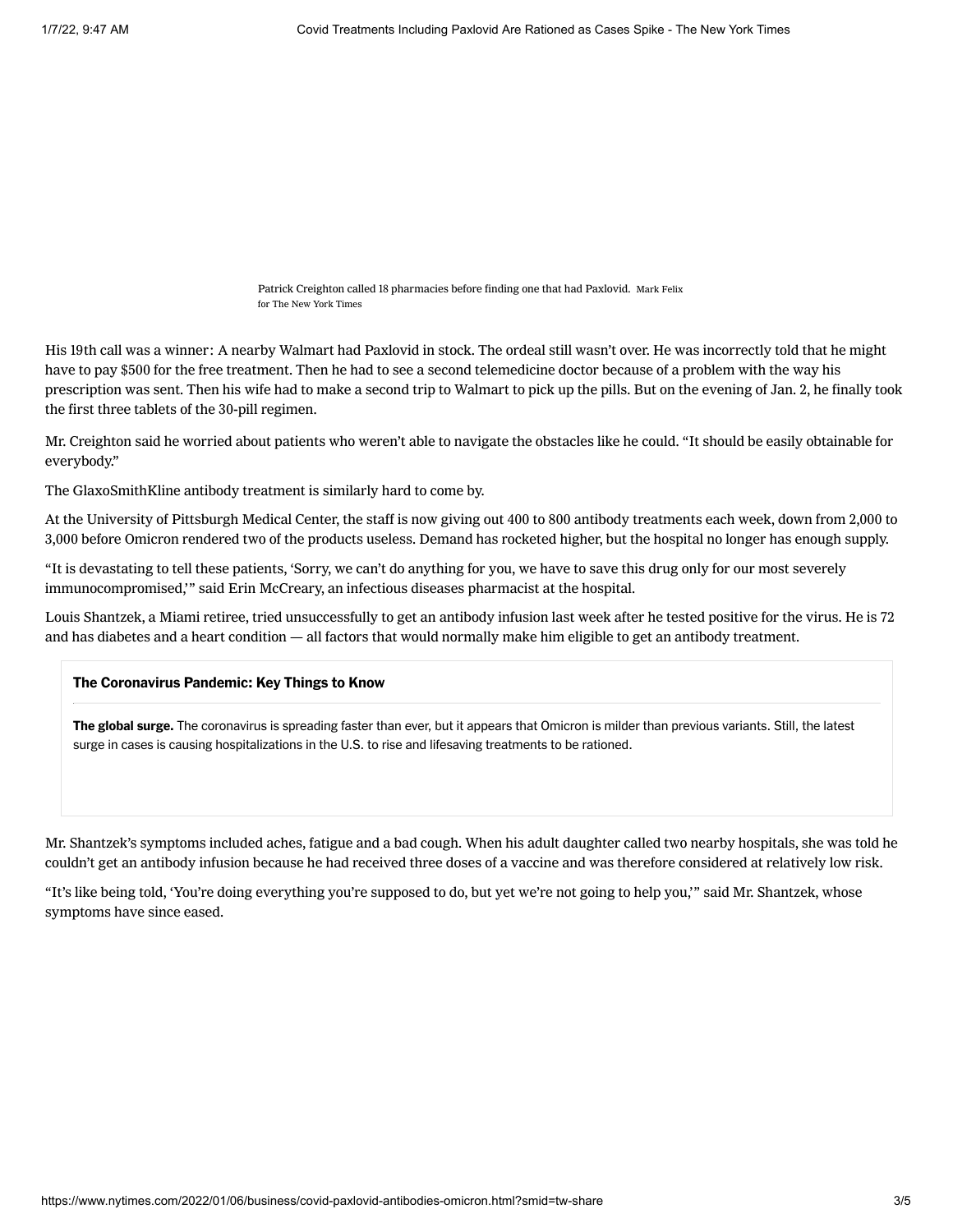On Tuesday, the U.S. government doubled its order for Paxlovid. Thomas Hansmann/Pfizer

This is not the first time in the pandemic that scarce supplies have forced hospitals and doctors into painful treatment decisions. Early on, an intravenous treatment, remdesivir, became so popular that hospitals had to restrict its use. Supplies of remdesivir have since become more plentiful, but the treatment is primarily used for patients who are already hospitalized with severe Covid.

Drug makers say they are working as fast as possible to produce more treatments.

The federal government did not immediately order supplies of the GlaxoSmithKline antibody when the F.D.A. authorized the treatment's use last May. At the time, the country had an ample supply of other antibody treatments.

In the fall, the Biden administration ordered about 450,000 doses — the maximum amount that Glaxo could provide since the British company had already committed to fulfill orders from other buyers. (The U.S. government has said it plans to buy a further 600,000 treatment courses.)

Pfizer, meanwhile, developed Paxlovid in less than two years. But it takes up to eight months to produce the pills. Though Pfizer started manufacturing them before it began a major clinical trial of the drug last summer, large quantities are only now starting to become available.

An increasing number of hospitals are imposing restrictions on treatments.

In western Indiana, officials at Sullivan County [Community](http://schosp.com/news-posts/update-on-covid-infusions/) Hospital determined last month that they had to restrict eligibility for antibody infusions, after weeks of receiving far fewer doses than they had ordered. They opted to almost entirely exclude vaccinated people.

"It does make it difficult to have some of those restrictions in place, when maybe it's your family member that doesn't meet the requirement, or it's your neighbor, or your child's teacher at school," said Lori Resler, the hospital's chief nursing officer.

In Texas, doctors and their staff have been calling a long list of pharmacies to see who has Paxlovid in stock before prescribing the treatment, said Dr. Luis Ostrosky, chief of infectious diseases at the University of Texas health system. The idea is to avoid sending patients on a wild-goose chase, since many pharmacies received only 20 Paxlovid treatment courses.

On Monday, Brooks Rizzo, a family nurse practitioner and director of the Sunflower Rural Health Clinic in Ruleville, Miss., arrived to find a line of patients waiting in the icy cold as they sought Covid tests and treatments.